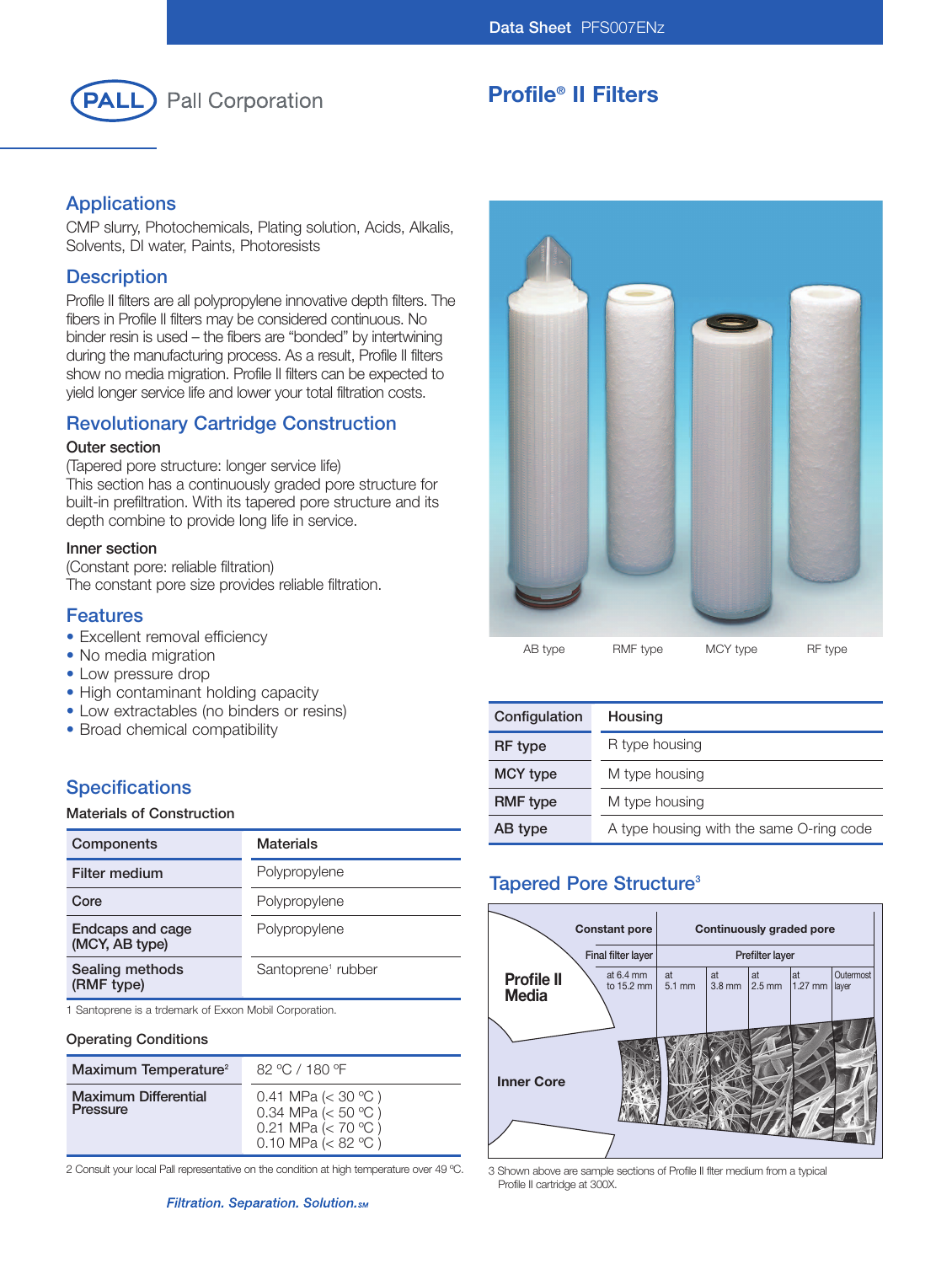## **Profile II Filters**

## **Part Numbers / Ordering Information**

**RF type : R F 1 2**

**RMF type : RM F H21**

# **MCY type : MCY100 Y 1 2 3AB type : AB Y 1 2 1 2 4 5**

| <b>Table 1</b> |                                 |           |                          |                          | (mm)                     |            |                   |                   | (mm)                     |
|----------------|---------------------------------|-----------|--------------------------|--------------------------|--------------------------|------------|-------------------|-------------------|--------------------------|
|                | <b>Cartridge Nominal Length</b> |           |                          |                          |                          | Cartridge  | <b>Endcaps</b>    |                   |                          |
| Code           | Nominal<br>Length               | <b>RF</b> | <b>RMF</b>               | <b>MCY</b>               | AВ                       | Type       | Outer<br>diameter | Inner<br>diameter | Inner diameter           |
|                | 10"                             | 254       | 254                      | 245                      | 258                      | <b>RF</b>  | 64                | 28                | $\overline{\phantom{a}}$ |
| $\overline{2}$ | 20"                             | 510       | 509                      | 505                      | 506                      | <b>RMF</b> | 64                | 28                | $\overline{\phantom{a}}$ |
| 298            | 30"                             | $=$       | 764                      | $\overline{\phantom{0}}$ | $\overline{\phantom{a}}$ | <b>MCY</b> | 70                | 28                | 26                       |
| 3              | 30"                             | 768       | $\overline{\phantom{0}}$ | 760                      | 753                      | AB         | 70                | 28                | $\overline{\phantom{a}}$ |
| 4 <sup>4</sup> | 40"                             | 1022      |                          | 1018                     | 1001                     |            |                   |                   |                          |

4 Custom-order products

#### **Table 2**

|                    | Removal ratings |                   |                                                          |                 | <b>Typical Clean Pressure Drop</b> |
|--------------------|-----------------|-------------------|----------------------------------------------------------|-----------------|------------------------------------|
| Cartridge<br>Grade |                 |                   | Liquid Service Rating in um at % Efficeincy <sup>5</sup> |                 | Flow rate: 10 L/min (Water)        |
|                    | 90 %            | 99 %              | 99.9 %                                                   | 99.98 %         | kPa                                |
| 003                | $< 0.5^{\circ}$ | $< 0.5^{\circ}$   | $< 0.5^{\circ}$                                          | $< 0.5^{\circ}$ | 64                                 |
| 005                | $< 0.5^{\circ}$ | $< 0.5^{\circ}$   | $< 0.5^{\circ}$                                          | $0.5^{\circ}$   | 51                                 |
| 007                | $< 0.5^{\circ}$ | $< 0.5^{\circ}$   | $< 0.5^{\circ}$                                          | $0.7^{\circ}$   | 49                                 |
| 010                | $< 0.5^{\circ}$ | $< 0.5^{\circ}$   | $< 0.5^{\circ}$                                          | 1.0             | 47                                 |
| 020                | $< 1.0^6$       | 1.0               | 1.5                                                      | 2.0             | 35                                 |
| 030                | $< 1.0^6$       | 1.8               | 2.5                                                      | 3.0             | 27                                 |
| 050                | 2.0             | 3.0               | 4.0                                                      | 5.0             | 15                                 |
| 070                | 3.5             | 5.0               | 6.0                                                      | 7.0             | $\hbox{9}$                         |
| 100                | 6.5             | 7.5               | 9.0                                                      | 10.0            | 6                                  |
| 120                | 7.0             | 9.0               | 11.0                                                     | 12.0            | 4                                  |
| 150                | 8.0             | 10.0              | 13.0                                                     | 15.0            | $\ensuremath{\mathsf{3}}$          |
| 200                | 10.0            | 14.0              | 18.0                                                     | 20.0            | 1.8                                |
| 300                | 14.0            | 18.0              | 26.0                                                     | 30.0            | 1.5                                |
| 400                | 20.0            | 30.0              | 35.0                                                     | 40.0            | $<\,1$                             |
| 700                | 32.0            | 50.0              | 70.0                                                     |                 | $<$ 1                              |
| 900                | 50.0            | 78.0 <sup>6</sup> | $90.0^\circ$                                             |                 | < 1                                |
| 1200               | 60.0            | 100.0             | 120.06                                                   |                 | < 1                                |

5 Tested by ISO16889 F2 method (β - 5,000)

6 Extrapolated values

#### **Table 3**

| Code            | <b>Gasket Opetions</b> |
|-----------------|------------------------|
| H <sub>13</sub> | NBR (standard)         |
| $\cdot$         | <b>EPDM</b>            |
| н               | Fluoroelastomer        |
| H <sub>4</sub>  | Silicone               |
| H <sub>21</sub> | Santoprene             |

## **Table 4**

| Code | O-ring Size  |
|------|--------------|
|      | AS568A - 226 |
| 8    | AS568A - 222 |
| 20   | AS568A - 226 |

#### **Table 5**

| Code           | <b>O-ring Opetions</b> |  |  |
|----------------|------------------------|--|--|
| H <sub>4</sub> | Silicone (standard)    |  |  |
| н              | Fluoroelastomer        |  |  |
|                | <b>FPDM</b>            |  |  |